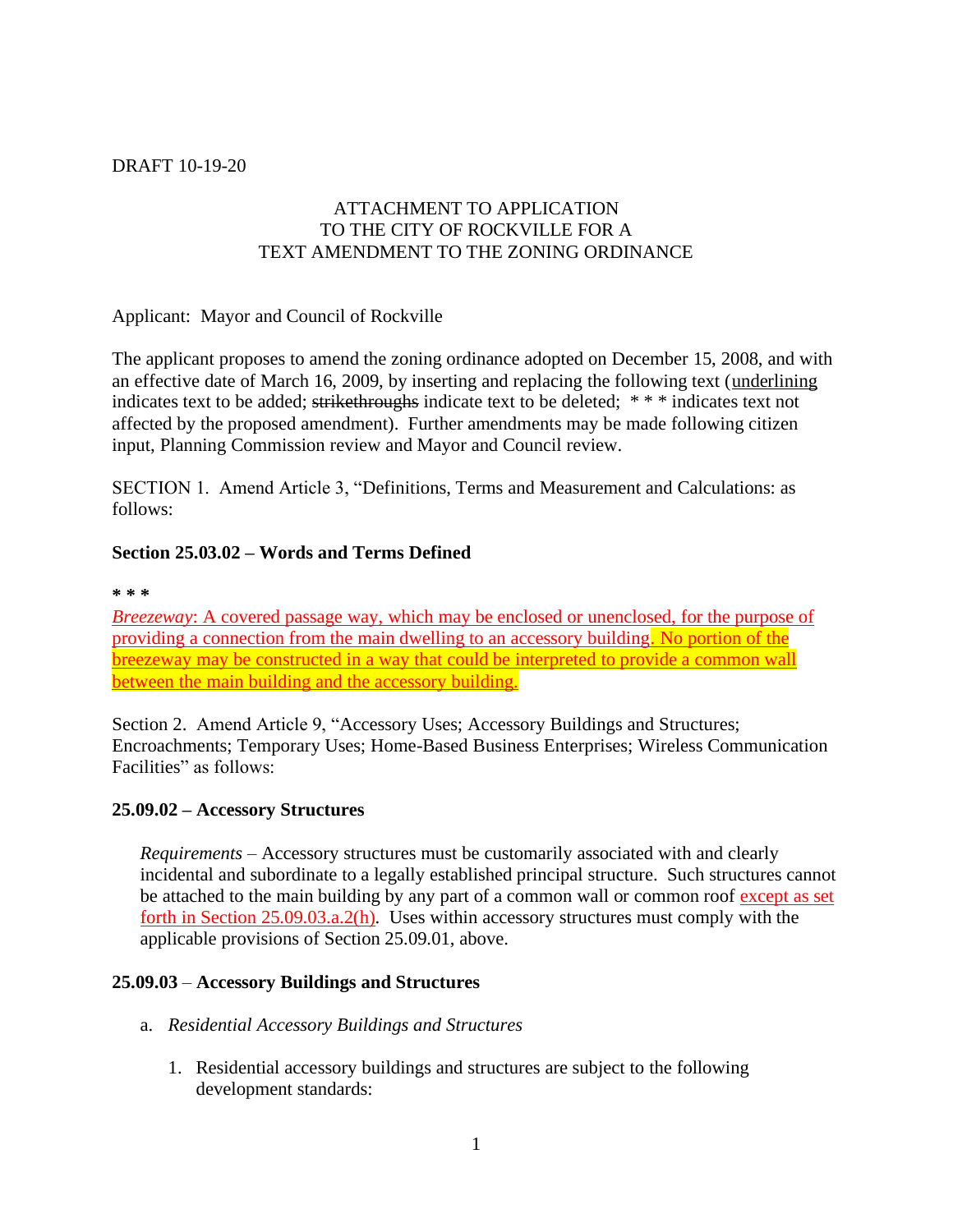| Development Standards for Residential Accessory Buildings and Structures |                                                                                                                       |                 |    |      |                     |                        |                      |
|--------------------------------------------------------------------------|-----------------------------------------------------------------------------------------------------------------------|-----------------|----|------|---------------------|------------------------|----------------------|
|                                                                          | <b>Minimum Setback Requirements</b>                                                                                   |                 |    |      |                     | <b>Maximum</b>         | <b>Maximum</b>       |
|                                                                          |                                                                                                                       | Side            |    |      |                     | Height at              | <b>Footprint of</b>  |
|                                                                          |                                                                                                                       |                 |    |      | <b>Maximum Rear</b> | <b>Minimum</b>         | <b>All Accessory</b> |
|                                                                          |                                                                                                                       |                 |    |      | Yard                | <b>Setback Not to</b>  | <b>Buildings</b>     |
| Zone                                                                     | <b>Front</b>                                                                                                          | Side - Street   |    | Rear | <b>Building</b>     | Exceed <sup>1</sup>    | (See Sec. 2(b)       |
|                                                                          |                                                                                                                       | <b>Abutting</b> |    |      | <b>Coverage</b>     | (see sub-              | below)               |
|                                                                          |                                                                                                                       |                 |    |      |                     | section 2(a)<br>below) |                      |
|                                                                          |                                                                                                                       |                 |    |      |                     |                        |                      |
| R-400                                                                    | All accessory<br>buildings must<br>be located in<br>the rear yard<br>except as<br>provided in Sec.<br>25.09.03.a.2(g) | 30'             | 3' | 3′   | <b>15%</b>          | 12'                    |                      |
| R-200                                                                    |                                                                                                                       | 25'             | 3' | 3′   | <del>25%</del> 15%  | 12'                    |                      |
| R-150                                                                    |                                                                                                                       | 30'             | 3' | 3'   | <b>15%</b>          | 12'                    |                      |
| $R-90$                                                                   |                                                                                                                       | 20'             | 3' | 3'   | 25%                 | 12'                    | 1,000 sq. ft.        |
| $R-75$                                                                   |                                                                                                                       | 20'             | 3' | 3'   | 25%                 | 12'                    | $1,000$ sq. ft.      |
| $R-60$                                                                   |                                                                                                                       | 20'             | 3' | 3'   | 25%                 | 12'                    | 1,000 sq. ft.        |
| R-60 (Qualifying                                                         |                                                                                                                       | 20'             | 3' | 3'   | <b>25%</b>          | 12'                    | 1,000 sq. ft.        |
| Undersized Lot)                                                          |                                                                                                                       |                 |    |      |                     |                        |                      |
| $R-40$                                                                   |                                                                                                                       | 20'             | 3' | 3'   | 25%                 | 12'                    | 1,000 sq. ft.        |

<sup>1</sup>The height of an accessory building or structure is measured from the *finished* lowest point of the *finished* grade at the **front** location of the building to-the highest point of the roof. Additional height may be allowed in conformance with Section 25.09.03.a.2(a), below.

- 2. Residential accessory buildings are limited to one story and are subject to the following additional provisions:
	- (a) *Accessory Buildings and Structures Greater than 12' High* Accessory buildings and structures that exceed 12 feet in height must be set back from all lot lines an additional three feet for each additional foot (or any portion thereof) of building height up to the maximum allowable height of 15 feet. Accessory buildings may exceed 15 feet in height, up to a maximum of 20 feet, if granted a waiver of the maximum height limitation by the Board of Appeals. The Board of Appeals must find that the waiver will not be contrary to the public interest. In no event can the height above 15 feet exceed the height to the peak of the main house.
	- (b) *Building Footprint Gross Floor Area* The gross floor area cumulative building footprint of any all detached accessory buildings must not exceed ten percent of the  $\frac{1}{\text{minimum}}$  lot area in the R-40 and R-60 Zones, nine percent of the  $\frac{1}{\text{minimum}}$ lot area in the R-75 Zone,; and eight percent of the  $\frac{1}{\text{minimum}}$  lot area in the R-90 Zone; and six percent of the **minimum** lot area in the R-150 Zone. No single accessory can have a gross floor area greater than 500 square feet. The maximum footprint of any one accessory building is 750 square feet and cannot exceed the footprint of the main building.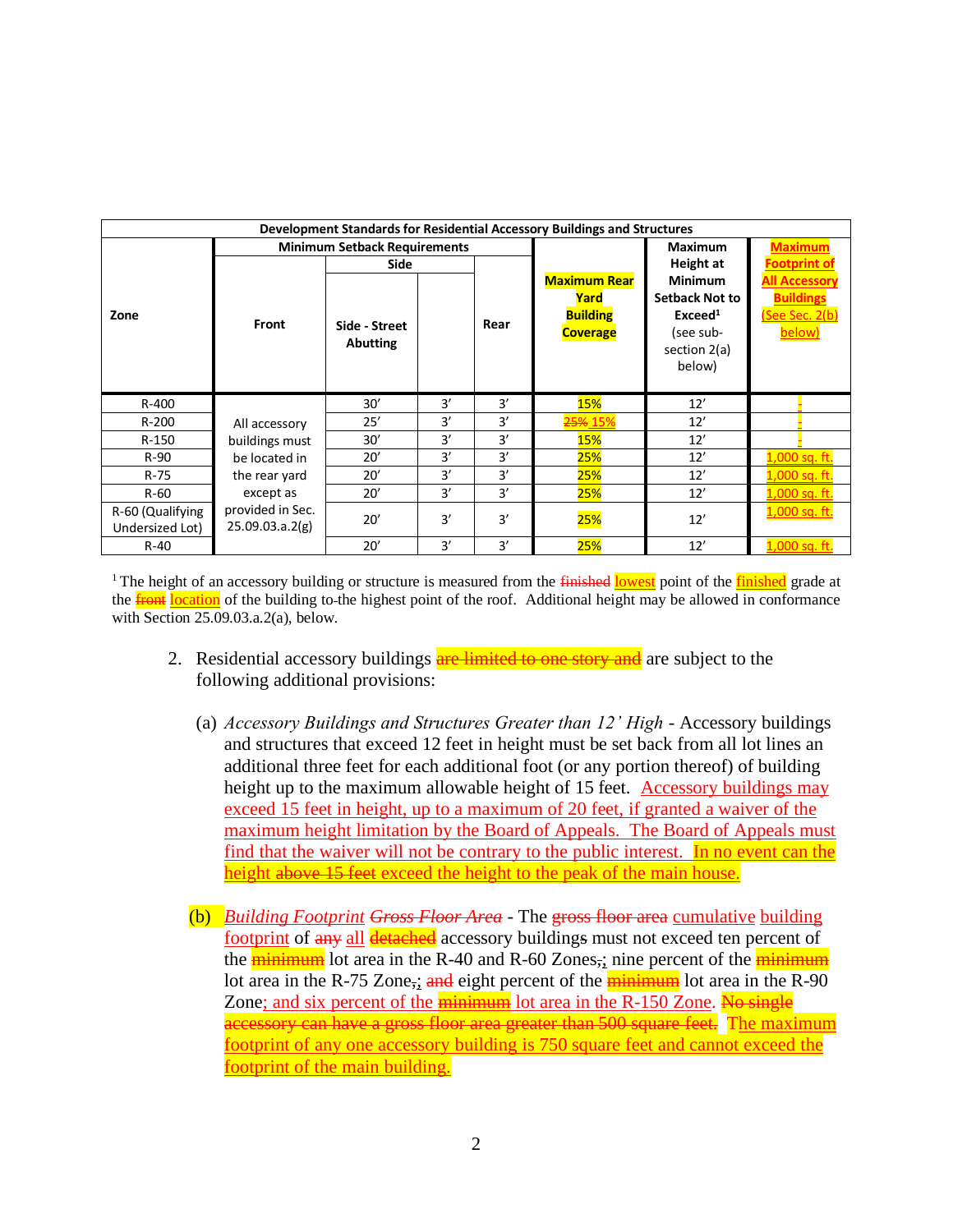- (c) Accessory buildings and structures that were constructed in conformance with the standards in effect at the time they were erected are considered conforming and may be **modified**, repaired, or replaced so long as they conform to the standards under which they were built except that they must maintain a minimum setback of three (3) feet from any property line.
- (d) *Historic Accessory Buildings*
	- (i) Historic Contributing accessory buildings, located in a Historic District Zone are exempt from the calculation of rear yard coverage per subject to the provisions of Section 25.08.06.c.
	- (ii) For properties that include contributing accessory buildings, the maximum cumulative building footprint for accessory buildings may be increased by up to 20% if granted a waiver by the Board of Appeals. The waiver may be granted if it is demonstrated that (1) the contributing accessory building cannot be used for the desired purpose of the proposed accessory building; (2) the proposed accessory building is compatible with environmental features on the property, including significant trees; and (3) the proposed accessory building is compatible with the overall character of the neighborhood.
- (e) *Accessory Buildings on Through Lots –* A through lot has no rear yard as defined in this Chapter. However, accessory buildings may be placed in the apparent rear yard, but must be set back from the street line at least the minimum front yard setback required in the zone. Within the area between the main building and the setback line, all of the requirements for accessory buildings, including setbacks, heights, and maximum lot coverage will apply.
- (f) Accessory buildings on corner lots Accessory buildings must be placed in the rear yard of a corner lot. The rear yard of a corner lot must meet the minimum rear yard setback from the lot line to the main building as set forth in the applicable zone.
- (g) *Connection to Main Building -* An open, unenclosed breezeway with a length not exceeding 20 feet may connect a main building to one accessory building.
- (h) *Accessory Structures*
	- i. Small open structures not exceeding a footprint of 100 square feet, such as gazebos, may be permitted with a ten-foot (10') setback in a yard abutting a street.
	- ii. An accessory swimming pool must be located in the rear yard. All portions of the pool must be set back at least three (3) feet from any lot line and comply with any provisions of Chapter 5 of this Code. Such a swimming pool is not